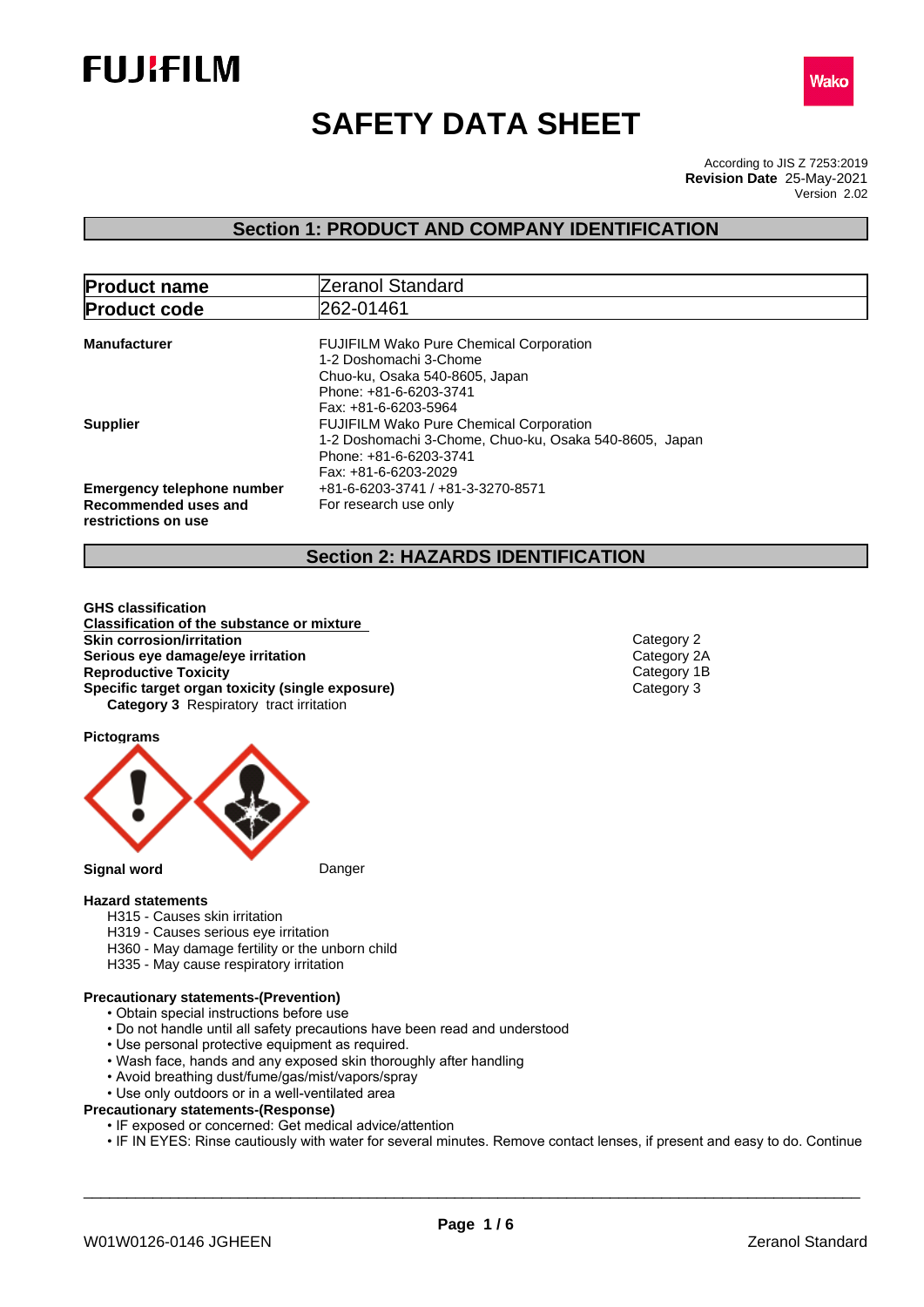- If eye irritation persists: Get medical advice/attention.
- IF ON SKIN: Wash with plenty of soap and water
- If skin irritation occurs: Get medical advice/attention
- Take off contaminated clothing and wash before reuse

• IF INHALED: Remove victim to fresh air and keep at rest in a position comfortable for breathing.

**Precautionary statements-(Storage)**

• Store locked up.

• Store in a well-ventilated place. Keep container tightly closed

**Precautionary statements-(Disposal)**

• Dispose of contents/container to an approved waste disposal plant

### **Others**

**Other hazards** Not available

## **Section 3: COMPOSITION/INFORMATION ON INGREDIENTS**

**Single Substance or Mixture** Substance

**Formula** C18H26O5

| <b>Chemical</b><br>∣ Name | Weight-%   | Molecular weight   | <b>ENCS</b> | <b>ISHL</b><br>. .<br><b>No</b> | <b>CAS RN</b>                    |
|---------------------------|------------|--------------------|-------------|---------------------------------|----------------------------------|
| ∠eranol                   | ۵a<br>JJ.U | ົດດ<br>.40<br>،∠∠د | N/A         | N/                              | 26538.<br>$-111 - 7$<br>-000<br> |

**Impurities and/or Additives**: Not applicable

## **Section 4: FIRST AID MEASURES**

#### **Inhalation**

Remove to fresh air. If symptoms persist, call a physician.

**Skin contact**

Wash off immediately with soap and plenty of water. If symptoms persist, call a physician.

#### **Eye contact**

IF IN EYES: Rinse cautiously with water for several minutes. Remove contact lenses, if present and easy to do. Continue rinsing. Immediate medical attention is required.

#### **Ingestion**

Rinse mouth. Never give anything by mouth to an unconscious person. Call a physician or poison control center immediately. Do not induce vomiting without medical advice.

#### **Protection of first-aiders**

Use personal protective equipment as required.

**Section 5: FIRE FIGHTING MEASURES**

#### **Suitable extinguishing media**

Water spray (fog), Carbon dioxide (CO2), Foam, Extinguishing powder, Sand

**Unsuitable extinguishing media**

No information available

#### **Specific hazards arising from the chemical product**

Thermal decomposition can lead to release of irritating and toxic gases and vapors.

## **Special extinguishing method**

### No information available

## **Special protective actions for**

### **fire-fighters**

Use personal protective equipment as required.Firefighters should wear self-contained breathing apparatus and full firefighting turnout gear.

## **Section 6: ACCIDENTAL RELEASE MEASURES**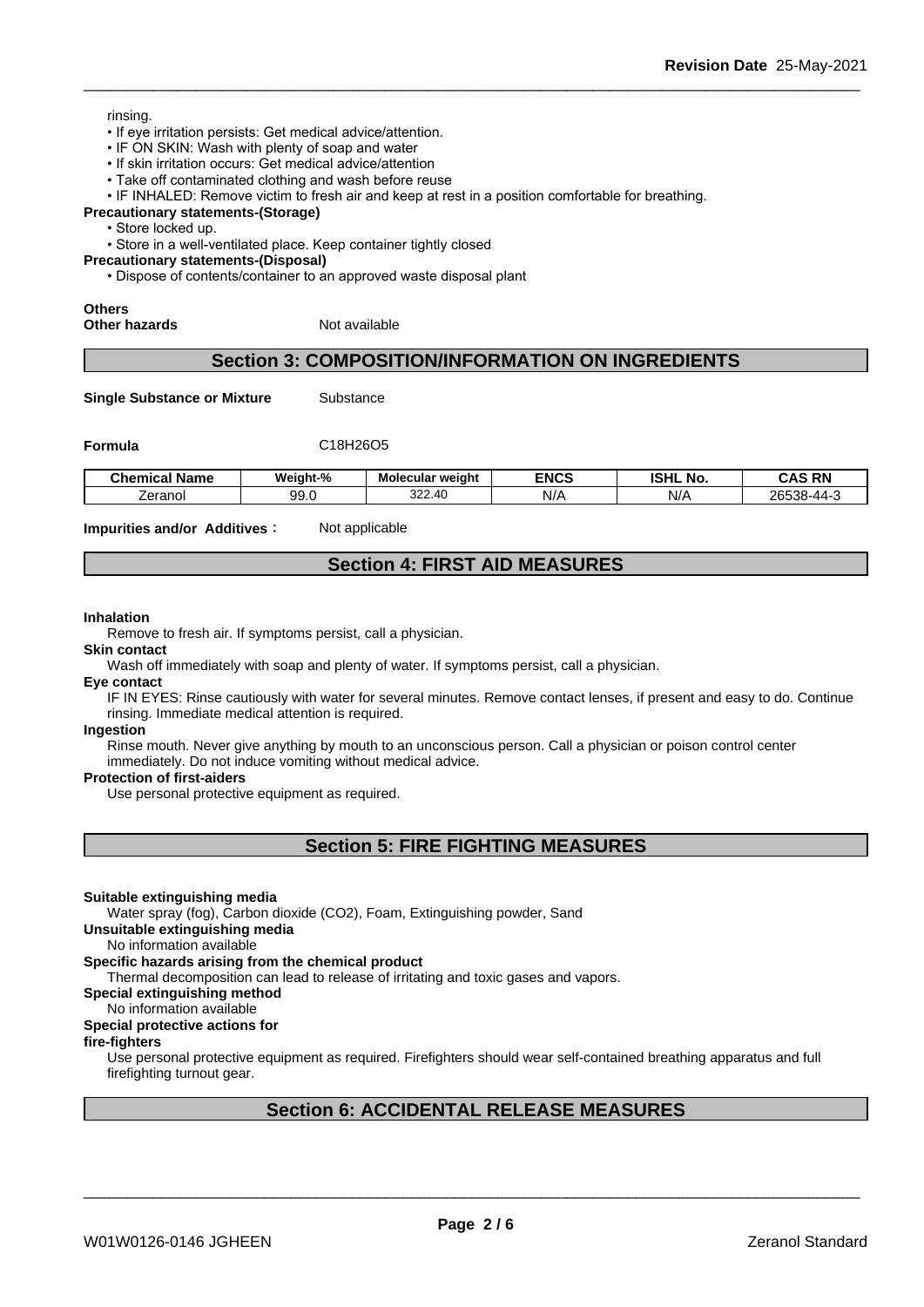#### **Personal precautions, protective equipment and emergency procedures**

For indoor, provide adequate ventilation process until the end of working. Deny unnecessary entry other than the people involved by, for example, using a rope. While working, wear appropriate protective equipments to avoid adhering it on skin, or inhaling the gas. Work from windward, and retract the people downwind.

#### **Environmental precautions**

To be careful not discharged to the environment without being properly handled waste water contaminated.

**Methods and materials for contaminent and methods and materials for cleaning up**

Sweep up and gather scattered particles, and collect it in an empty airtight container.

**Recoverly, neutralization**

No information available

### **Secondary disaster prevention measures**

Clean contaminated objects and areas thoroughly observing environmental regulations.

## **Section 7: HANDLING AND STORAGE**

### **Handling**

#### **Technical measures**

Avoid contact with strong oxidizing agents. Use with local exhaust ventilation.

**Precautions**

Do not rough handling containers, such as upsetting, falling, giving a shock, and dragging. Prevent leakage, overflow, and scattering. Not to generate steam and dust in vain. Seal the container after use. After handling, wash hands and face, and then gargle. In places other than those specified, should not be smoking or eating and drinking. Should not be brought contaminated protective equipment and gloves to rest stops. Deny unnecessary entry of non-emergency personnel to the handling area.

### **Safety handling precautions**

Avoid contact with skin, eyes or clothing. Use personal protective equipment as required.

#### **Storage**

**Safe storage conditions Safe packaging material Incompatible substances** Strong oxidizing agents

**Storage conditions** Keep container protect from light tightly closed. Store in a cool (2-10 °C) place.<br>Safe packaging material Glass

## **Section 8: EXPOSURE CONTROLS/PERSONAL PROTECTION**

#### **Engineering controls**

In case of indoor workplace, seal the source or use a local exhaust system. Provide the safety shower facility, and handand eye-wash facility. And display their position clearly.

**Exposure limits** This product, as supplied, does not contain any hazardous materials with occupational exposure limits established by the region specific regulatory bodies.

**Personal protective equipment Respiratory protection** Dust mask **Hand protection** Protection gloves **Skinandbody protection** Long-sleeved work clothes **General hygiene considerations**

**Eye protection Eye** protective eyeglasses or chemical safety goggles

Handle in accordance with good industrial hygiene and safety practice.

## **Section 9: PHYSICAL AND CHEMICAL PROPERTIES**

**Form Color** White - nearly white **Appearance** crystals - powder **Odor Odor** No data available **Melting point/freezing point and the Contract Contract Contract Contract Contract Contract Contract Contract Contract Contract Contract Contract Contract Contract Contract Contract Contra Melting point/freezing point Boiling point, initial boiling point and boiling range** No data available **Flammability** No data available **Evaporation rate:** No data available **Flammability (solid, gas):** No data available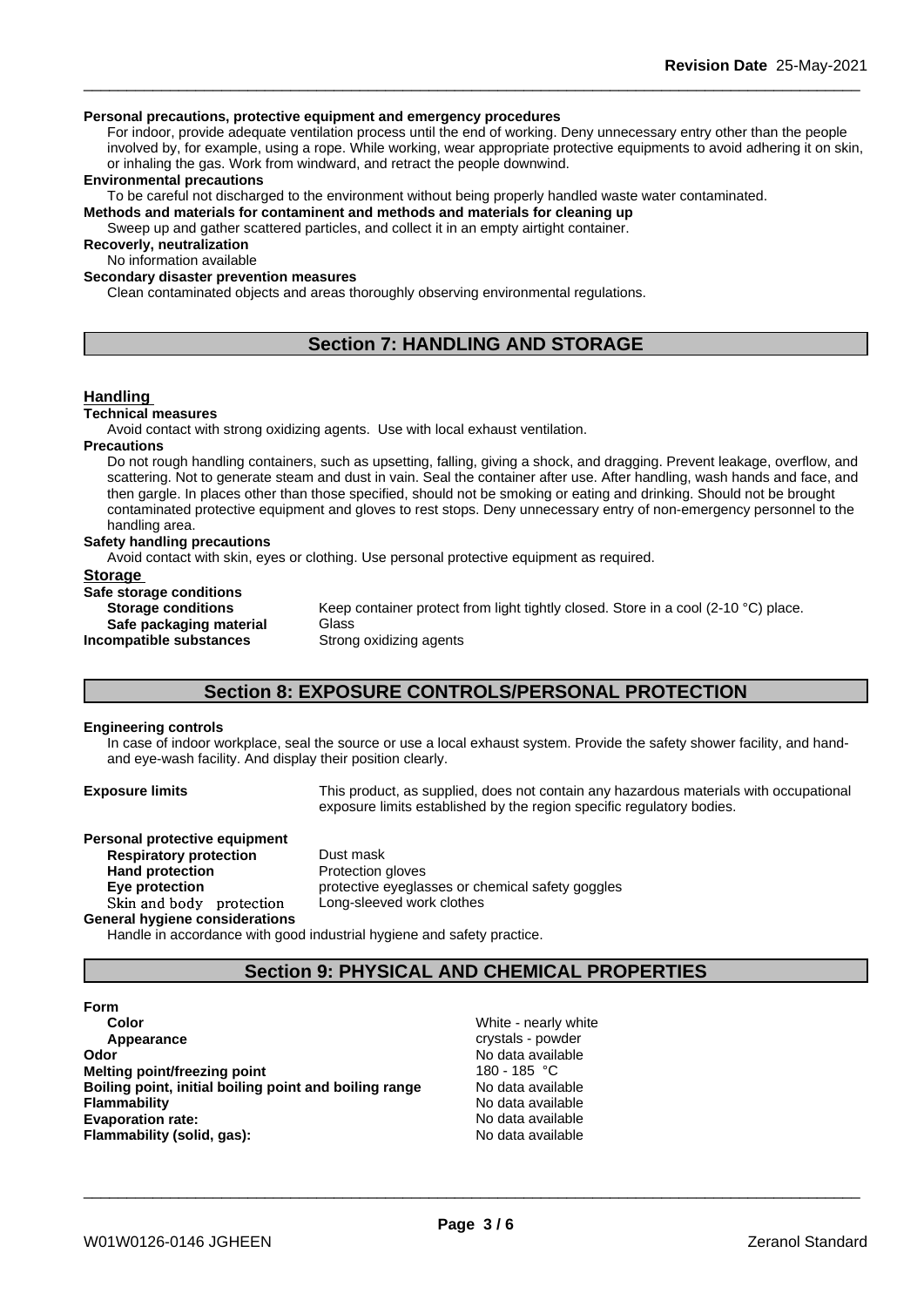**Upper/lower flammability or explosive limits Upper** : the contract of the contract of the contract of the contract of the contract of the contract of the contract of the contract of the contract of the contract of the contract of the contract of the contract of the **Lower** : **Lower** : **Constant Constant Constant Constant Constant Constant Constant Constant Constant Constant Constant Constant Constant Constant Constant Constant Constant Constant Constant Constant Constant Constant Con Auto-ignition temperature: Decomposition temperature:** No data available **pH**  $\blacksquare$  No data available **Viscosity (coefficient of viscosity)** No data available **Dynamic viscosity No data available n-Octanol/water partition coefficient:(log Pow)** No data available **Vapour pressure**<br> **Specific Gravity / Relative density**<br>
Specific Gravity / Relative density<br> **Specific Gravity / Relative density Specific Gravity / Relative density Vapour density No data available No data available No data available Particle characteristics** No data available

**Flash Available**<br>No data available **Solubilities Solubilities** methanol : sparingly soluble . water : very slightly soluble.

## **Section 10: STABILITY AND REACTIVITY**

#### **Stability**

**Reactivity** No data available **Chemical stability** May be altered by light. **Hazardous reactions** None under normal processing **Conditions to avoid** Extremes of temperature and direct sunlight **Incompatible materials** Strong oxidizing agents **Hazardous decomposition products** Carbon monooxide (CO), Carbon dioxide (CO2)

## **Section 11: TOXICOLOGICAL INFORMATION**

**Skin irritation/corrosion**<br> **Serious eve damage/ irritation**<br> **Serious eve damage/ irritation Serious** eve damage/ irritation **Respiratory or skin sensitization** No data available **Reproductive cell mutagenicity**<br> **Carcinogenicity**<br> **Carcinogenicity**<br> **Carcinogenicity Carcinogenicity** 

**Reproductive toxicity**<br> **STOT-single exposure**<br> **STOT-single exposure STOT-single exposure STOT-repeated exposure** No data available **Aspiration hazard Aspiration hazard No data available** 

**Acute toxicity Acute toxicity Acute has a structure in the structure of**  $\mathbb{R}^n$  **No data available** 

\_\_\_\_\_\_\_\_\_\_\_\_\_\_\_\_\_\_\_\_\_\_\_\_\_\_\_\_\_\_\_\_\_\_\_\_\_\_\_\_\_\_\_\_\_\_\_\_\_\_\_\_\_\_\_\_\_\_\_\_\_\_\_\_\_\_\_\_\_\_\_\_\_\_\_\_\_\_\_\_\_\_\_\_\_\_\_\_\_\_

## **Section 12: ECOLOGICAL INFORMATION**

| <b>Ecotoxicity</b>                                                                                  | No information available                                                         |  |
|-----------------------------------------------------------------------------------------------------|----------------------------------------------------------------------------------|--|
| Other data                                                                                          | No data available                                                                |  |
| <b>Persistence and degradability</b><br><b>Bioaccumulative potential</b><br><b>Mobility in soil</b> | No information available<br>No information available<br>No information available |  |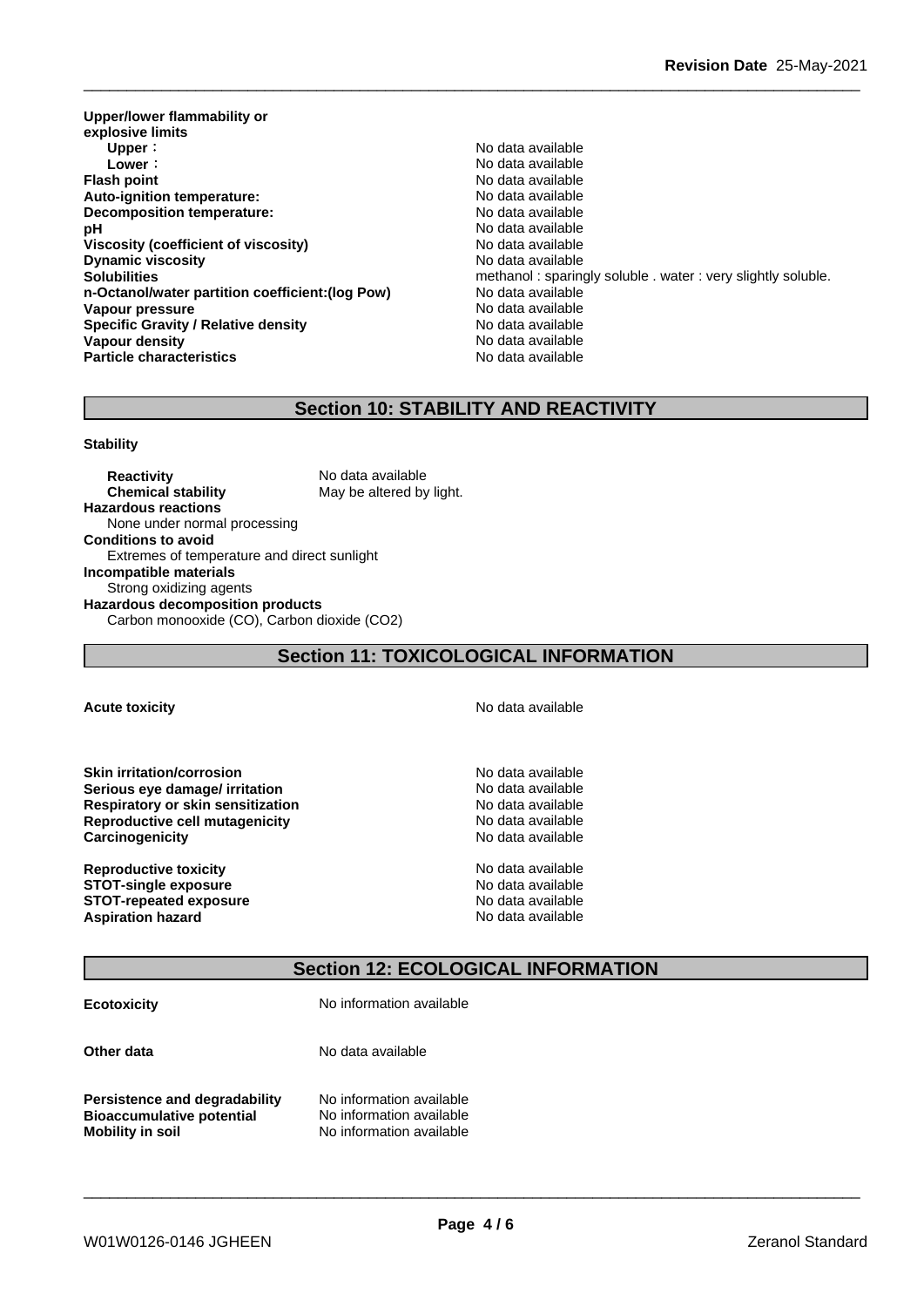#### **Hazard to the ozone layer** No information available

## **Section 13: DISPOSAL CONSIDERATIONS**

#### **Waste from residues**

Disposal should be in accordance with applicable regional, national and local laws and regulations. **Contaminated container and contaminated packaging**

Disposal should be in accordance with applicable regional, national and local laws and regulations.

## **Section 14: TRANSPORT INFORMATION**

| <b>ADR/RID</b><br><b>UN number</b><br>Proper shipping name:<br><b>UN classfication</b><br><b>Subsidiary hazard class</b><br>Packing group     | Not regulated  |
|-----------------------------------------------------------------------------------------------------------------------------------------------|----------------|
| <b>Marine pollutant</b>                                                                                                                       | Not applicable |
| <b>IMDG</b><br>UN number<br>Proper shipping name:<br><b>UN classfication</b><br><b>Subsidiary hazard class</b><br>Packing group               | Not regulated  |
| <b>Marine pollutant (Sea)</b><br>Transport in bulk according to No information available<br>Annex II of MARPOL 73/78 and<br>the IBC Code      | Not applicable |
| <b>IATA</b><br><b>UN number</b><br>Proper shipping name:<br><b>UN classfication</b><br><b>Subsidiary hazard class</b><br><b>Packing group</b> | Not regulated  |
| <b>Environmentally Hazardous</b><br><b>Substance</b>                                                                                          | Not applicable |

## **Section 15: REGULATORY INFORMATION**

| International Inventories                            |                |
|------------------------------------------------------|----------------|
| <b>EINECS/ELINCS</b>                                 | Listed         |
| <b>TSCA</b>                                          | Listed         |
| Japanese regulations                                 |                |
| <b>Fire Service Act</b>                              | Not applicable |
| <b>Poisonous and Deleterious</b>                     | Not applicable |
| <b>Substances Control Law</b>                        |                |
| Industrial Safety and Health Act Not applicable      |                |
| Regulations for the carriage                         | Not applicable |
| and storage of dangerous                             |                |
| goods in ship                                        |                |
| <b>Civil Aeronautics Law</b>                         | Not applicable |
| <b>Pollutant Release and Transfer Not applicable</b> |                |
| <b>Register Law</b>                                  |                |
| <b>Export Trade Control Order</b>                    | Not applicable |

## **Section 16: OTHER INFORMATION**

| Key literature references and | NI |
|-------------------------------|----|
| sources for data etc.         | ht |

**Key literature references and NITE: National Institute of Technology and Evaluation (JAPAN)<br><b>sources for data etc.** http://www.safe.nite.go.jp/japan/db.html tp://www.safe.nite.go.jp/japan/db.html